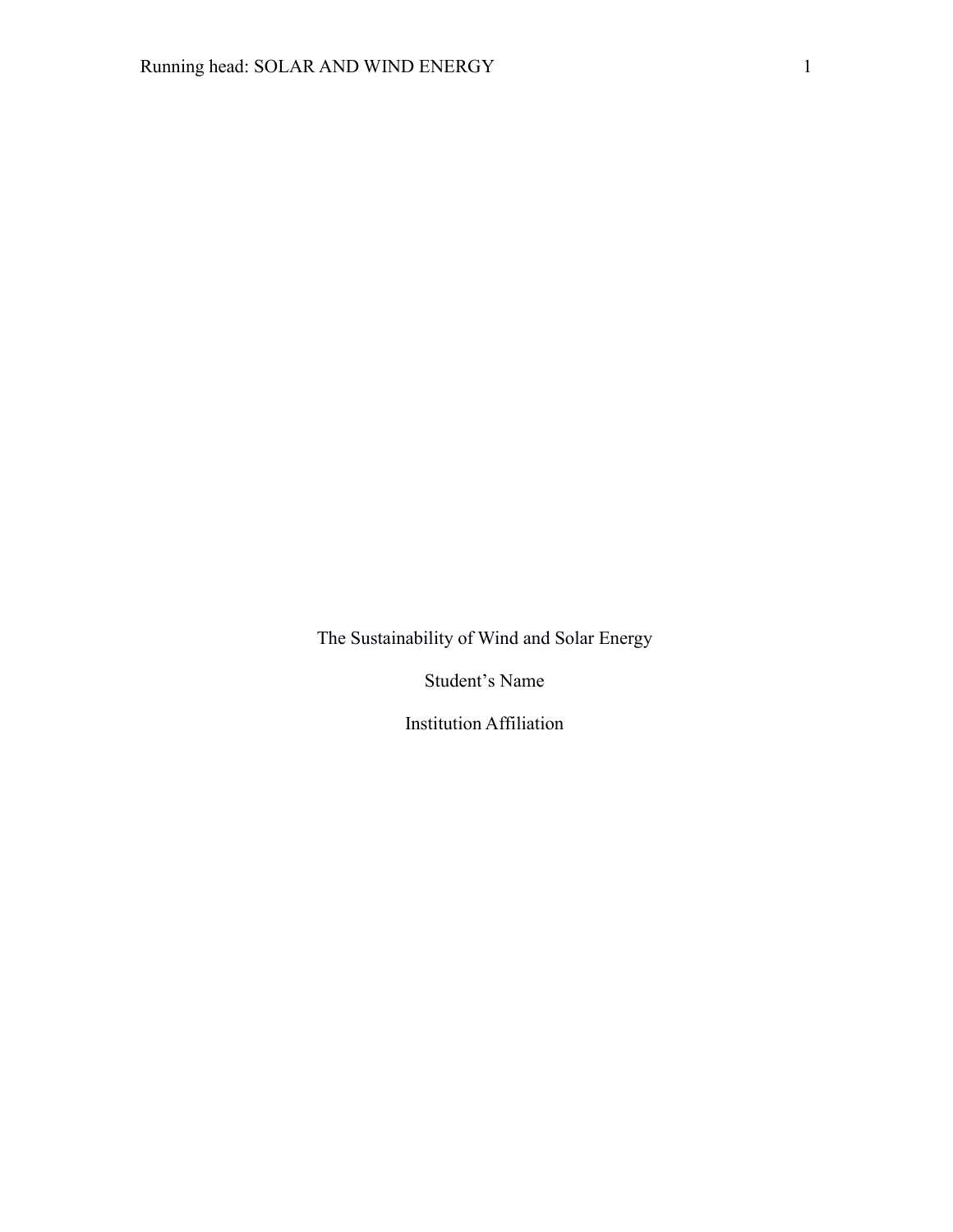## The Sustainability of Wind and Solar Energy

The use of non-renewable sources of energy is associated with the global problems of climate change, energy insecurity, and global warming. While other alternative sources of energy such as wind and solar are intermittent, they can best be used in meeting all the global energy needs without emitting greenhouse gases. While worldwide energy needs in areas such as transportation, industrial activity, and domestic heating are increasing, wind and solar energy can be tapped to meet all needs sustainably and reliably in the foreseeable future. These sources of energy can sufficiently address energy needs when the demand for electricity is regulated, and technologies are developed and designed to foster the storage of wind and solar energy and ensure that the power generated meets the demand.

The short-term variability of wind and solar energy can be addressed using modern technologies. According to Delucchi & Jacobson (2011), geographically dispersed and naturally variable sources of energy can be interconnected to develop one large electrical grid. Separate buildings and facilities will be far apart in the network, making it improbable for wind and the sun not to exist on all its parts. Also, complimentary energy sources can be combined using technology. For example, daytime solar power can be paired with wind power at night. With these approaches, sufficient and reliable energy can be generated to fill all the temporary gaps, and meet all societal energy needs.

Also, wind and solar energy can be stored for future use when their generation is higher than the demand. A significant reason why wind and solar power are unsustainable is because of the wasteful use of available renewable energy. Electricity from renewable sources can be stored at the point of generation by compressing air in underground cavers using excess energy, and at the locations of end use, and at hydrogen refueling facilities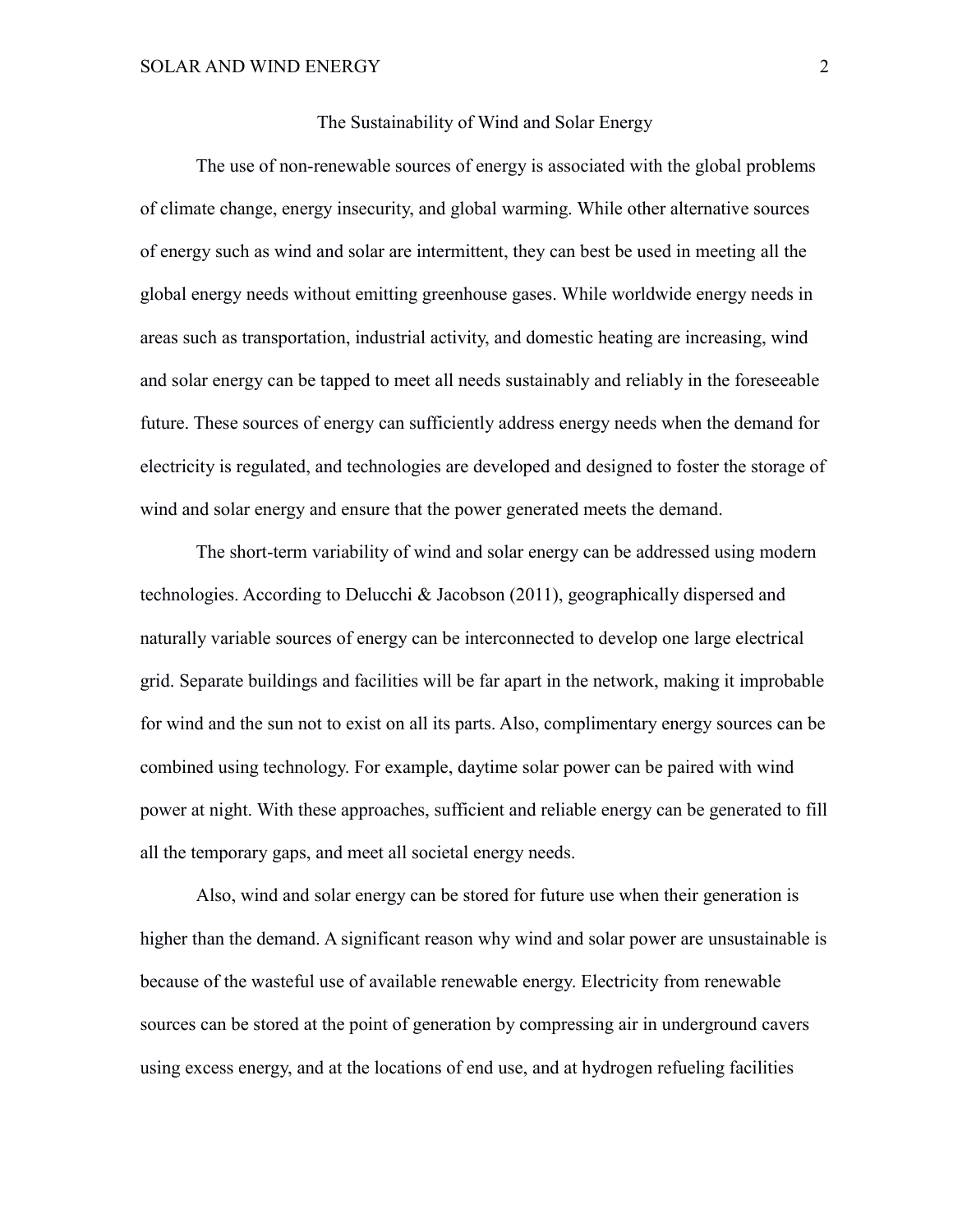(Delucchi & Jacobson, 2011). Storage can also be facilitated through the installation and maintenance of solar panels and wind turbines (Delucchi & Jacobson, 2013). Importantly, better weather forecasting technologies can be developed to help in understanding some of the potential short-term fluctuations in the supply and demand for wind and solar energy.

Governments and policymakers around should focus on the management of energy demand. Arguably, the demand for energy is increasing rapidly around the world due to inadequate government policies. If regulars check the demand and use of energy, wind and solar energy can reliably and economically meet all the electricity needs. Some of the methods that government agencies can use in promoting energy efficiency in industrial activities, domestic appliances, and buildings include incentives, municipal financing, and rebates. Regulators need to focus on encouraging the use of demand-response grid management in utilities as a way of reducing the demand for interim energy backup on grids (Delucchi & Jacobson, 2013). Energy sector players need to implement sustainable measures, such as virtual net-metering for small-scale electricity systems to promote sustainability.

In a nutshell, even though wind and solar energy are intermittent due to their reliance on weather conditions, interventions such as regulation of energy demand and storage can be used in ensuring that they meet the energy needs. The challenges of meeting all the worldwide energy needs using wind and solar energy are associated with increased energy demand. Government interventions are critical in ensuring energy sustainability. Society needs to focus on implementing sensible and broad-based policies to address global energy needs and other environmental problems using clean and renewable sources of energy.